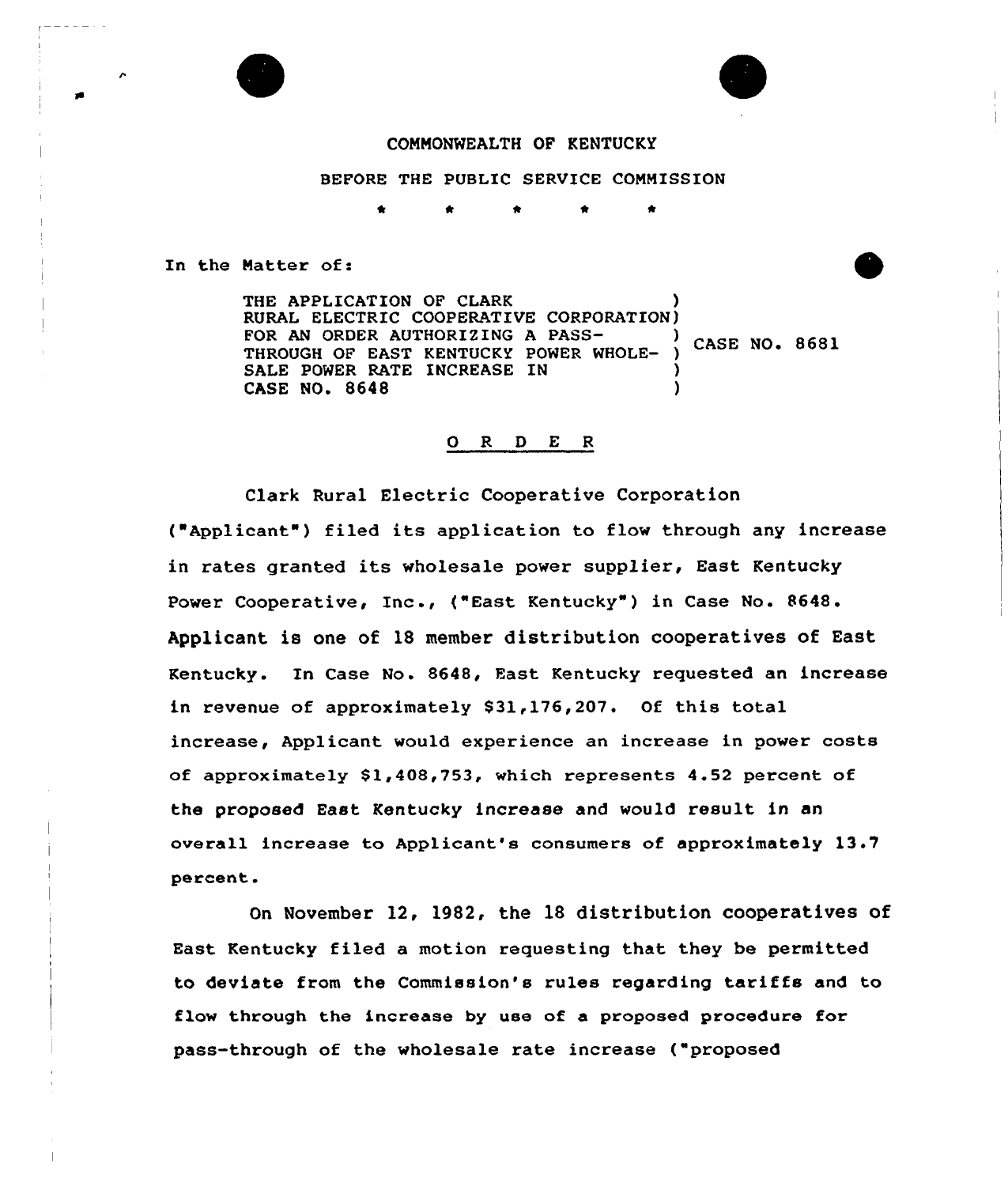procedure"). In its Order of November 19, 1982, the Commission authorized Applicant to deviate from the rules on tariffs and approved the utilization of the proposed procedure.

The Commission, having considered the evidence of record and being advised, is of the opinion and finds that:

(1) The actual increase allowed East Kentucky in Case No. 8648 is \$ 18,849,182 which will result in an increase in power costs to Applicant of \$851,912.

(2) Applicant's financial condition would be materially impaired if it were not allowed to recover the increased wholesale power costs allowed in Case No. 8648.

(3) The revised rates and charges in Appendix <sup>A</sup> are designed to reflect only the increased power costs from East Kentucky allowed in the final Order in Case No. 8648.

(4) The flow-through of the wholesale power costs will not result in any additional net margin to Applicant.

IT IS THEREFORE ORDERED that Clark Rural Electric Cooperative Corporation be and it hereby is authorized to flow through the increased power costs resulting from the rate increase granted its wholesale power supplier, East Kentucky Power Cooperative, Inc., in Case No. 8648.

IT IS FURTHER ORDERED that the rates in Appendix A shall be placed into effect on the effective date of the East Kentucky wholesale power increase.

IT IS FURTHER ORDERED that Clark Rural Electric Cooperative Corporation shall, within 20 days from the date of this Order, file its revised tariff sheets setting out the rates and charges approved herein.

-2-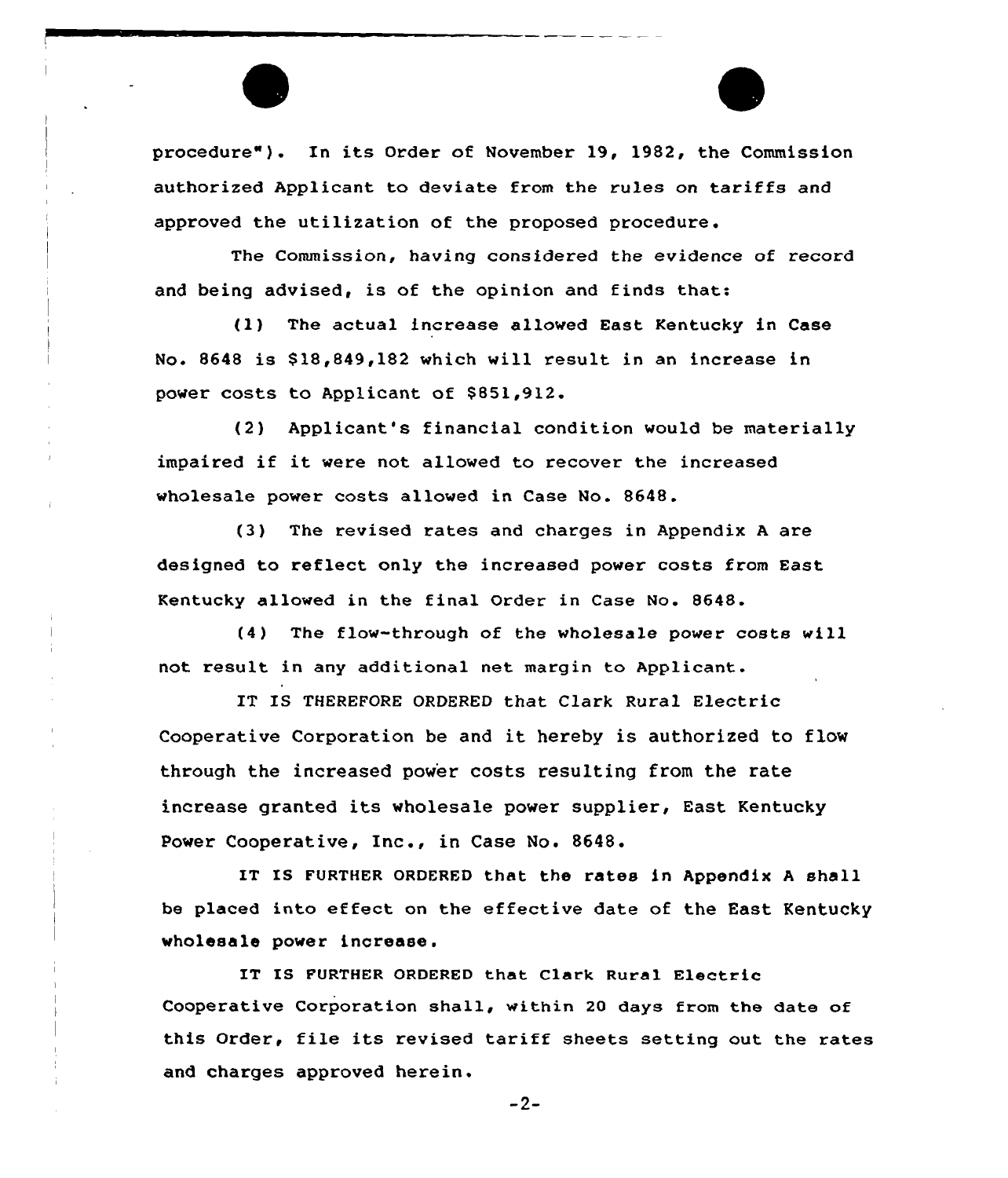



Done at Frankfort, Kentucky, this 31st day of March, 1983. PUBLIC SERVICE CONHISSION

Charman

Natural Contract Contract Contract Contract Contract Contract Contract Contract Contract Contract Contract Contract Contract Contract Contract Contract Contract Contract Contract Contract Contract Contract Contract Contrac

**Commissione** 

ATTEST:

**Secretary**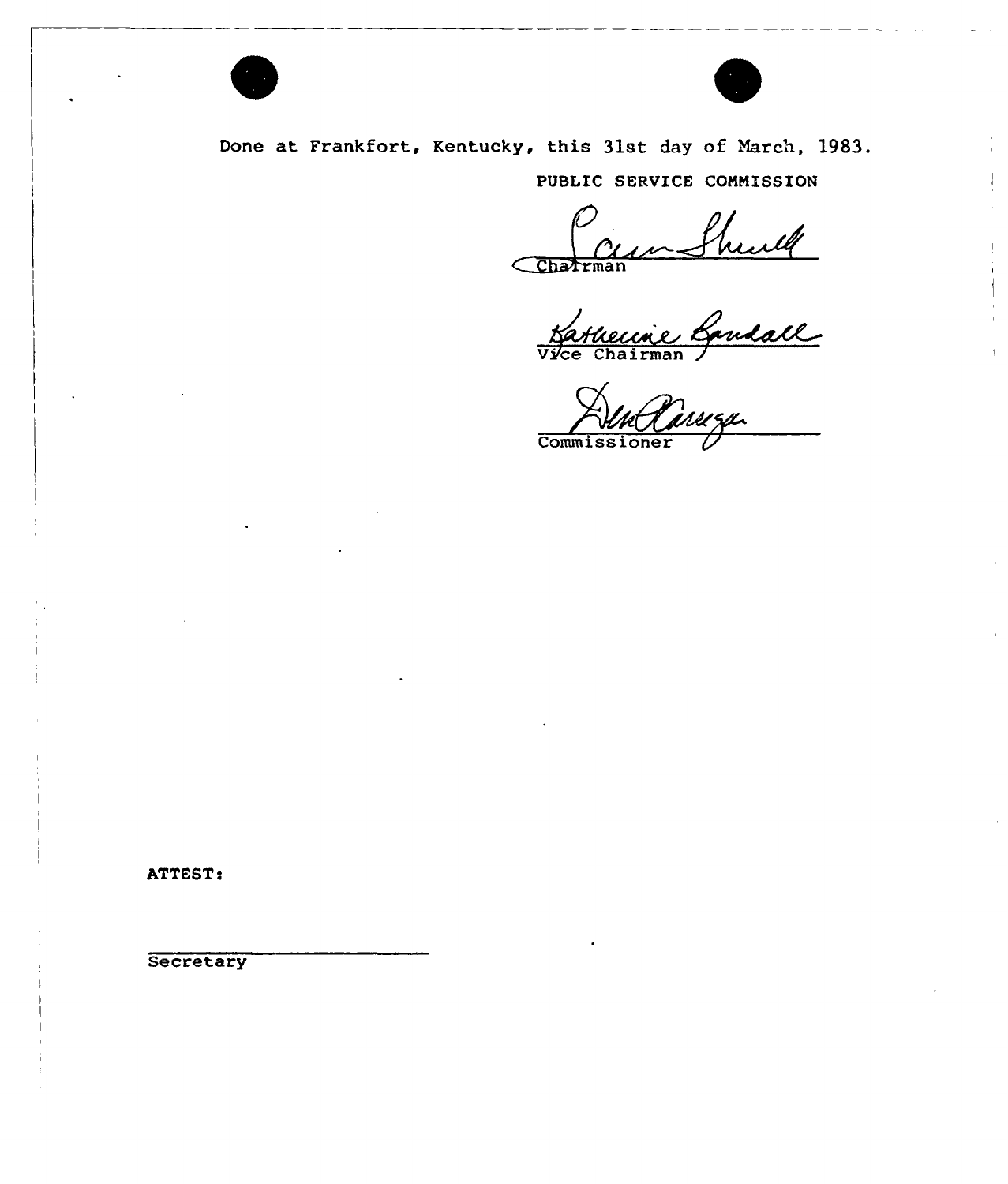## APPENDIX

# APPENDIX TO AN ORDER TO THE KENTUCKY PUBLIC SERVICE coMMrssroN IN CAsE No. 8681 DATED MARCH 31, 1983.

The following rates and charges are prescribed for the customers in the area served by Clark County Rural Electric Cooperative Corporation. All other rates and charges not specifically mentioned herein shall remain the same as those in effect under authority of this Commission prior to the date of this Order.

## SCHEDULE R

#### FARM AND HOME SERVICE\*

# Rates:

 $\mathcal{L} = \mathcal{L} \left( \mathcal{L} \left( \mathcal{L} \right) \right) \mathcal{L} \left( \mathcal{L} \left( \mathcal{L} \right) \right)$ 

 $\alpha$  is a set of the set of the set of the set of  $\alpha$ 

| First       |  | 25 KWH (Minimum Bill) | \$4.93 per month |  |
|-------------|--|-----------------------|------------------|--|
| Next        |  | 575 KWH per KWH       | .07221           |  |
| <b>Over</b> |  | 600 KWH per KWH       | .05810           |  |

## Minimum Charge:

The minimum monthly charge shall be \$4.93.

 $\sim 10^7$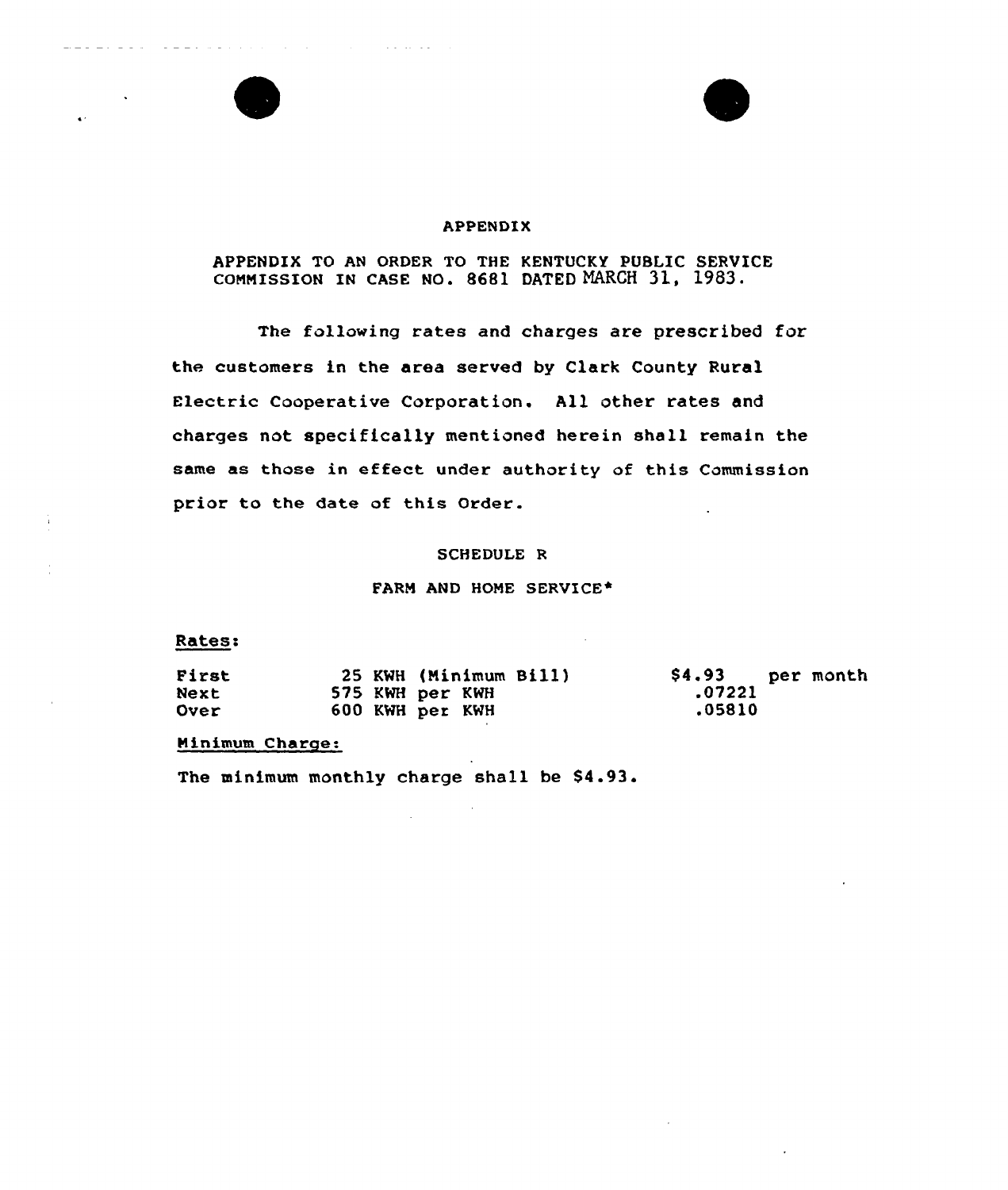



# SCHEDULE A & B

#### CONNERCIAL AND INDUSTRIAL LIGHTING AND POWER SERVICE\*

#### Rates:

## Demand Charge

|  |  | First 10 KW of Billing Demand<br>Over 10 KW of Billing Demand |  | No Charge<br>\$5.02 Per KW |  |
|--|--|---------------------------------------------------------------|--|----------------------------|--|
|  |  |                                                               |  |                            |  |

| <b>Energy Charge</b>   |                    | Less Than<br>10 KW Demand | More Than<br>10 KW Demand |
|------------------------|--------------------|---------------------------|---------------------------|
| First                  | 80 KWH (Min. Bill) | \$10.88                   | \$10.47                   |
| Next 20 KWH per KWH    |                    | .13353                    | .12828                    |
| Next 900 KWH per KWH   |                    | .07821                    | .07487                    |
| Next 1,000 KWH per KWh |                    | .07087                    | .06777                    |
| Over 2,000 KWH per KWH |                    | .06374                    | .06087                    |

## Ninimum Nonthly Charge:

The minimum monthly charge shall be \$10.88 single-phase service and \$31.41 for three-phase service.

#### Ninimum Annual Charge for Seasonal Service:

consumers requiring service only during certain seasons of the year<br>shall be billed under the above schedule plus 25 percent and the minimum monthly charge shall not apply. There shall be a minimum facilities installed to serve the consumer, but in no case, less than \$130.56 per year for single-phase service and \$376.92 per year<br>for three-phase service nor less than \$60.24 per kilowatt of maximum demand established during the year.

## SCHEDULE E SERVICE TO SCHOOLS, CHURCHES, AND CONNUNITY HALLS\*

#### **RATES:**

| First |                   | 25 KWH (Minimum Bill) | \$5.00 per month |
|-------|-------------------|-----------------------|------------------|
| Next  |                   | 975 KWH per KWH       | .08231 per KWH   |
| Over  | 1,000 KWH per KWH |                       | $.06413$ per KWH |

#### Minimum Charge:

The minimum monthly charge shall be \$5.00.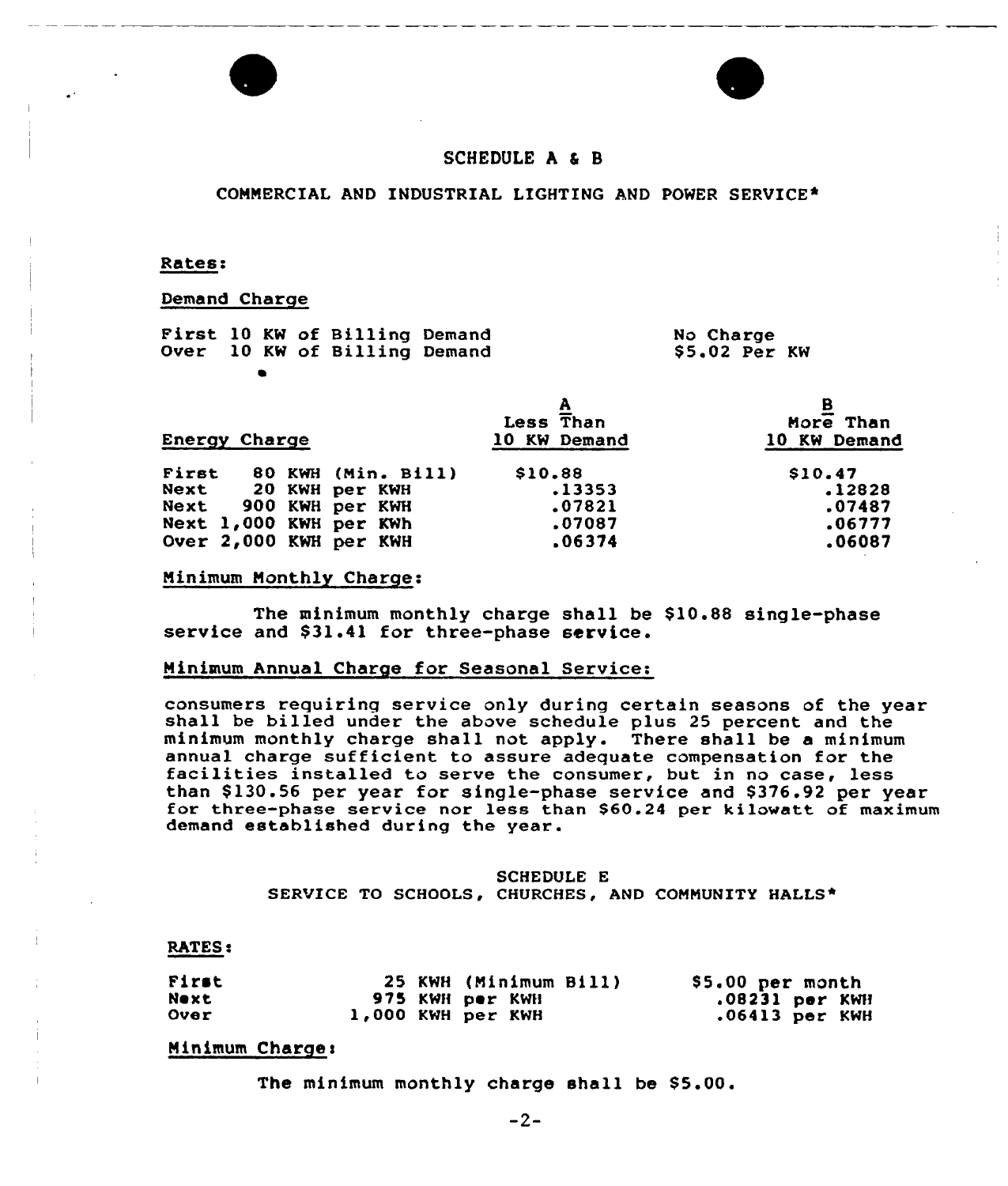## SCHEDULE SL-3 STREET LIGHTING SERVICE\*

# Base Rate Per Lamp Per Year:

| Lamp Size              | Bare Lamp<br>With Reflector | Luminaire<br>With Bracket Attachment<br>to Wooden Pole |
|------------------------|-----------------------------|--------------------------------------------------------|
| 100 Watt-Incandescent  | \$40.80                     | s                                                      |
| 150 Watt-Incandescent  | 48.08                       |                                                        |
| 200 Watt-Incandescent  | 56.40                       | 61.73                                                  |
| 300 Watt-Incandescent  |                             | 79.53                                                  |
| 175 Watt-Mercury Vapor |                             | 60.96                                                  |
| 400 Watt-Mercury Vapor |                             | 119.76                                                 |

## SCHEDULE L LARGE POWER SERVICE\*

## Rates:

 $\overline{a}$ 

# Demand Charge

| First 50 KW or less of Billing Demand<br>Over 50 KW of Billing Demand | \$251,00<br>5.02 / KN |  |
|-----------------------------------------------------------------------|-----------------------|--|
| Energy Charge                                                         |                       |  |
| First<br>50 KWH of Billing Demand                                     | $.06047$ Per KWH      |  |
| 100 KWH of Billing Demand<br>Next                                     | $.04826$ Per KWH      |  |
| All Remaining KWH of Billing Demand                                   | $.04201$ Per KWH      |  |

# Minimum Monthly Charge:

The minimum monthly charge shall be the highest one of the followin charges as determined for the consumer in question:

- 1. The minimum monthly charge specified in the contract for serv ice.
- 2. The demand charge.
- 3. A charge of \$251.00.